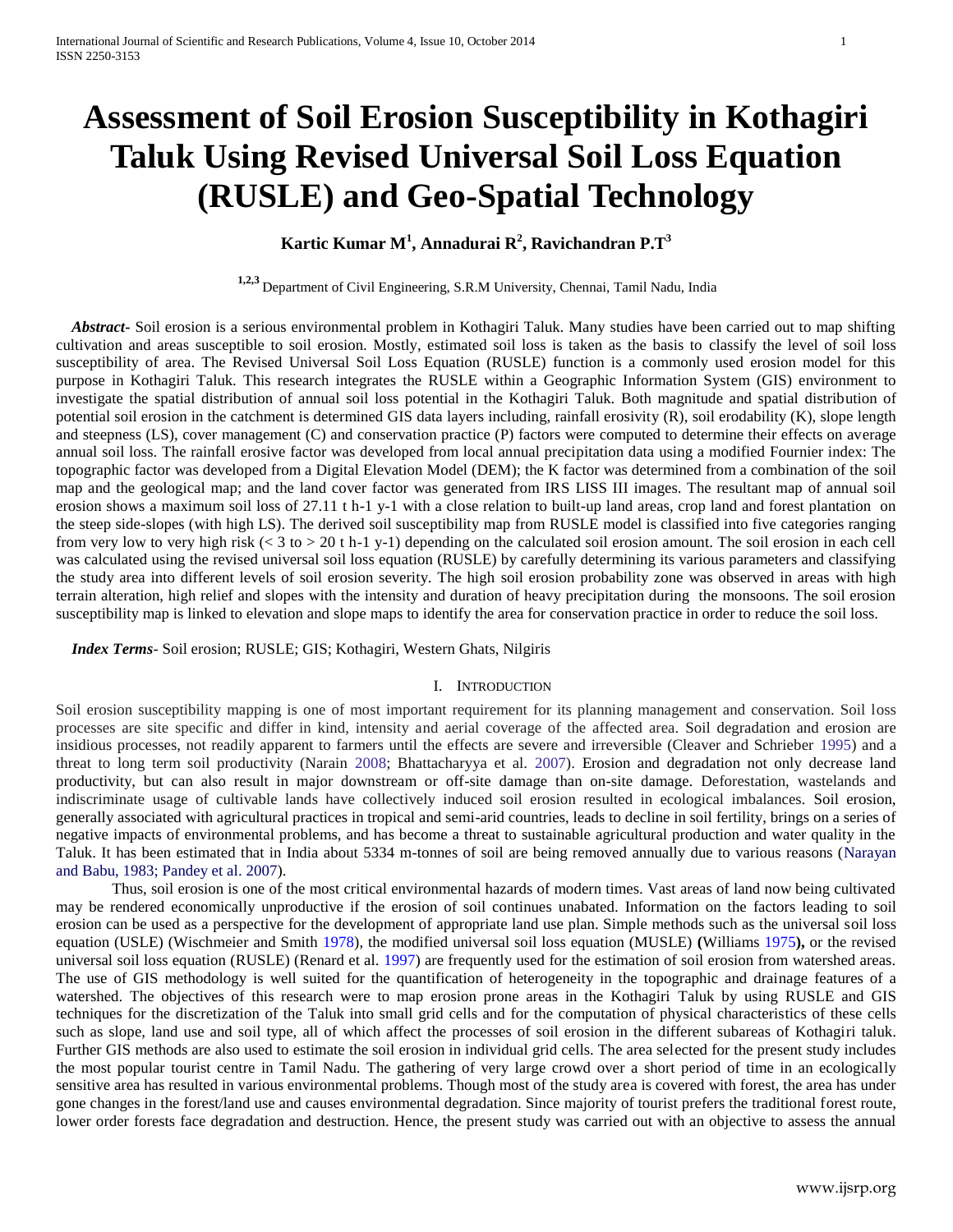soil erosion rate and develop a soil erosion susceptibility map for Kothagiri Taluk using RUSLE and GIS techniques, which in turn can be used as a scalable model.

## II. STUDY AREA

Kothagiri Taluk is located in Nilgiri district, which is a mountainous terrain in the North West part of the Tamil Nadu. The area has a mountainous character. The Taluk is highly undulating and exhibits the typical highland topography of Western Ghats, with a mean elevation of 1326 m above msl and a general northeast terrain slope. The topographical elevation values vary between 431m to 2629m. The study area covers 425.49 kms and lies between latitudes 11° 10' 00"N to 11° 42' 00" N and longitudes 76° 14' 00" E to 76° 02' 00" E (Figure. 1) and located at 70 km Northwest of Coimbatore city in Tamil Nadu. The study area receives rainfall both in southwest and northeast monsoons. The study area receives an annual average rainfall of 3046 mm and exhibits a wet climatic condition with a mean minimum and maximum temperature of 20.5° C and 30.7° C, respectively. The climate of the Kothagiri area is temperate and salubrious throughout the year. The pronounced wet seasons are during the north-east monsoon in October and November. The northeast monsoon is moderate, contributing nearly 40 percent of rainfall. Geologically, the area falls in the Precambrian terrain and charnockite and gneiss are the major rock types with lateritic over burden. Geomorphologically, the Taluk is characterised by steep structural hills, denudational hills, narrow gorges, intermontane valleys and precipitous escarpments with thick vegetation. The soil texture is gravelly clay followed by gravelly clay loam, which is well drained with very low permeability. The drainage pattern of the area is dendritic types are found in the study area.



Figure 1: Study area location map

#### III. METHODOLOGY

The emergence of soil erosion models has enabled the study of soil erosion, especially for conservation purposes, in effective and acceptable level of accuracy. To estimate soil erosion and to develop optimal soil erosion management plans, many erosion models, such as Universal Soil Loss Equation/Revised Universal Soil Loss Equation (USLE/RUSLE), Water Erosion Prediction Project (WEPP), Soil Erosion Model for Mediterranean Regions (SEMMED), Areal Non-point Source Watershed Environment Response Simulation (ANSWERS), Limburg Soil Erosion Model (LISEM), European Soil Erosion Model (EUROSEM), Soil and Water Assessment Tool (SWAT), Simulator for Water Resources in Rural Basins (SWRRB), Agricultural Non-point Source pollution model (AGNPS), etc. were used in regional scale assessment. Each model has its own characteristics and application scopes (Boggs et al., 2001; Lu et al., 2004; Dabral et al., 2008). The dominant model applied worldwide to soil loss prediction is RUSLE, developed by Wischmeier & Smith (1978) because of its convenience in application and compatibility with GIS. The base map was prepared using Survey of India (SOI) toposheets on 1:50 000 scale. Remotely sensed data pertaining to IRS-P6, LISS-III digital data have been used for the study. Soil map of the study area was taken from District Soil Division, Coonour. Daily rainfall data for the year 2013 is collected from Metrological department Chennai. The toposheets covering the study area were scanned in TIFF format and imported in the ArcGIS 9.2 software where geo-referencing was done. The geo-referenced image of toposheets was used as background image for all on screen digitizing. The taluk boundary has been delineated by the District map. Scanned soil map was digitized based on grouping of soil properties. The contour map was prepared of digitized contour lines at 20m interval and combined with a rasterized spot height map for generating a Digital Elevation Model (DEM) and classified it. The RUSLE has been widely used for both agricultural and forest watersheds to predict the average annual soil loss by introducing improved means of computing the soil erosion factors (Wischmeier and Smith, 1978; Renard et al., 1997). The methodology used in the present work was the implementation of RUSLE equation in a raster GIS environment for the calculation of specific factors and annual soil loss of the area under investigation.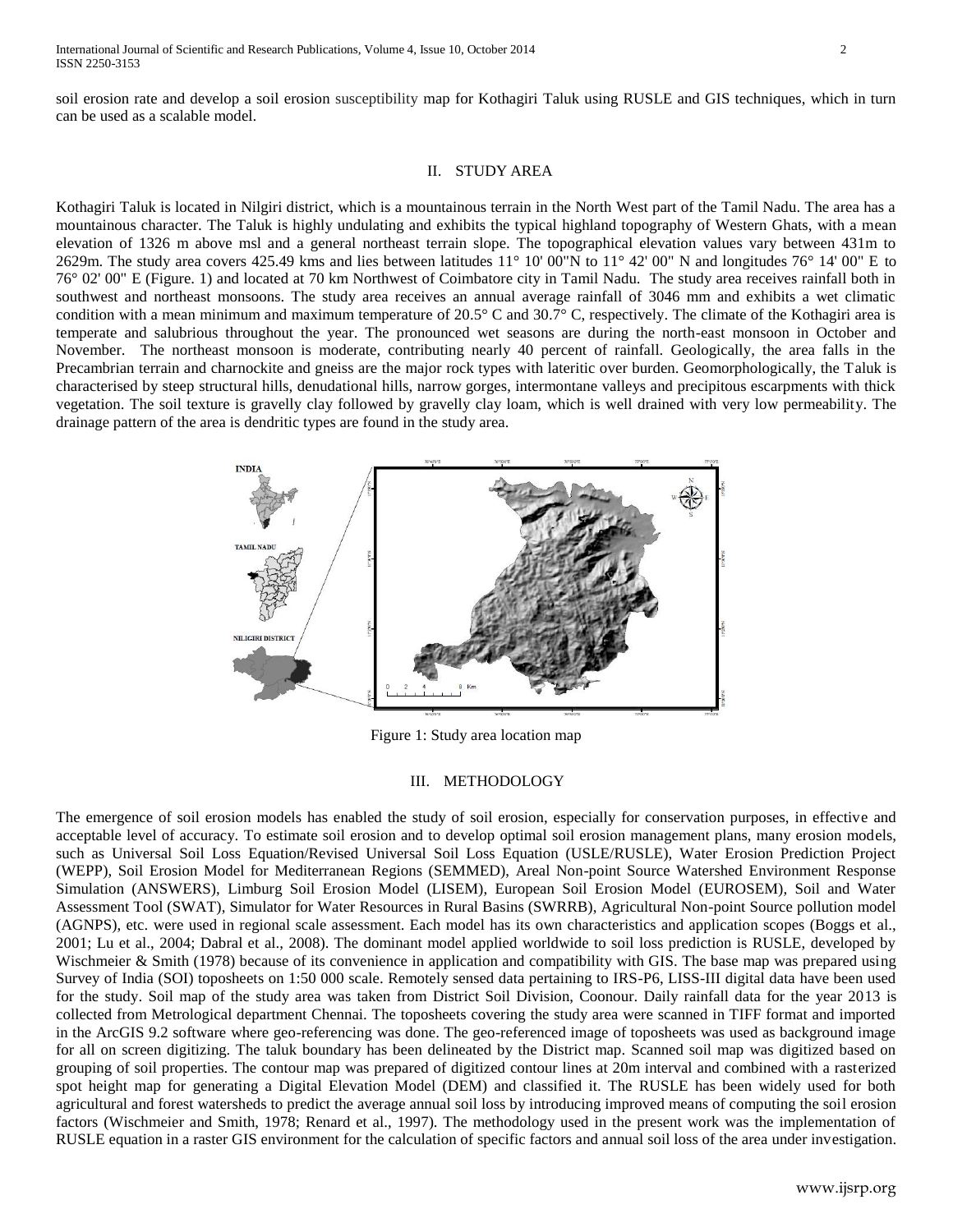The climatic and terrain factors which are used in the equation were derived from rainfall data collected from Indian Meteorological Department (IMD) Chennai, satellite image, soil texture map of soil survey organization, Tamil Nadu and Survey of India (SOI) toposheets. IRS-P6 LISS-III digital data of the year 2012 with resolution of 23.5 m was used for assessment of vegetation parameters in the area. SOI toposheets were used to create the digital database for the boundary, drainage network and contour map (20 m intervals) of the study area.. The cell size of all the data generated was kept in to 20 m x 20 m, in order to make uniform spatial analysis environment in the GIS. This equation 1 is a function of five input factors in raster data format: rainfall erosivity; soil erodability; slope length and steepness; cover management; and support practice. These factors vary over space and time and depend on other input variables. Therefore, soil erosion within each pixel was estimated with the RUSLE. The entire analytical methodology follows the steps shown in Fig. 2. First, grid cell of rainfall, soil units, combined slope length and steepness and land use and practice management were prepared. Computed values for R, K, LS and CP were encoded into the respective units of the respective coverage.

### IV. METHODOLOGY

 The emergence of soil erosion models has enabled the study of soil erosion, especially for conservation purposes, in effective and acceptable level of accuracy. To estimate soil erosion and to develop optimal soil erosion management plans, many erosion models, such as Universal Soil Loss Equation/Revised Universal Soil Loss Equation (USLE/RUSLE), Water Erosion Prediction Project (WEPP), Soil Erosion Model for Mediterranean Regions (SEMMED), Areal Non-point Source Watershed Environment Response Simulation (ANSWERS), Limburg Soil Erosion Model (LISEM), European Soil Erosion Model (EUROSEM), Soil and Water Assessment Tool (SWAT), Simulator for Water Resources in Rural Basins (SWRRB), Agricultural Non-point Source pollution model (AGNPS), etc. were used in regional scale assessment. Each model has its own characteristics and application scopes (Boggs et al., 2001; Lu et al., 2004; Dabral et al., 2008). The dominant model applied worldwide to soil loss prediction is RUSLE, developed by Wischmeier & Smith (1978) because of its convenience in application and compatibility with GIS. The base map was prepared using Survey of India (SOI) toposheets on 1:50 000 scale. Remotely sensed data pertaining to IRS-P6, LISS-III digital data have been used for the study. Soil map of the study area was taken from District Soil Division, Coonour. Daily rainfall data for the year 2013 is collected from Metrological department Chennai. The toposheets covering the study area were scanned in TIFF format and imported in the ArcGIS 9.2 software where geo-referencing was done. The geo-referenced image of toposheets was used as background image for all on screen digitizing. The taluk boundary has been delineated by the District map. Scanned soil map was digitized based on grouping of soil properties. The contour map was prepared of digitized contour lines at 20m interval and combined with a rasterized spot height map for generating a Digital Elevation Model (DEM) and classified it. The RUSLE has been widely used for both agricultural and forest watersheds to predict the average annual soil loss by introducing improved means of computing the soil erosion factors (Wischmeier and Smith, 1978; Renard et al., 1997). The methodology used in the present work was the implementation of RUSLE equation in a raster GIS environment for the calculation of specific factors and annual soil loss of the area under investigation. The climatic and terrain factors which are used in the equation were derived from rainfall data collected from Indian Meteorological Department (IMD) Chennai, satellite image, soil texture map of soil survey organization, Tamil Nadu and Survey of India (SOI) toposheets. IRS-P6 LISS-III digital data of the year 2012 with resolution of 23.5 m was used for assessment of vegetation parameters in the area. SOI toposheets were used to create the digital database for the boundary, drainage network and contour map (20 m intervals) of the study area.. The cell size of all the data generated was kept in to 20 m x 20 m, in order to make uniform spatial analysis environment in the GIS. This equation 1 is a function of five input factors in raster data format: rainfall erosivity; soil erodability; slope length and steepness; cover management; and support practice. These factors vary over space and time and depend on other input variables. Therefore, soil erosion within each pixel was estimated with the RUSLE. The entire analytical methodology follows the steps shown in Fig. 2. First, grid cell of rainfall, soil units, combined slope length and steepness and land use and practice management were prepared. Computed values for R, K, LS and CP were encoded into the respective units of the respective coverage.

#### V. THE RUSLE MODEL

To one side from rainfall and runoff, the rate of soil erosion from an area is also strongly dependent on its soil, vegetation and topographic characteristics. In real situations, these characteristics are found to vary greatly within the various subareas of a Taluk. Therefore needs to be discretized into smaller homogeneous units before making computations for soil loss. A grid-based discretization is found to be the most reasonable procedure in both process based models as well as in other simple models (Beven 1996; Kothyari and Jain 1997). For this study, a grid-based discretization procedure was adopted. The 25 m grid size was adopted for discretization because it should be small enough so that a grid cell encompasses a homogeneous area. The dominant model applied worldwide to soil loss prediction is RUSLE, because of its convenience in application and compatibility with GIS (Millward and Mersey. 1999; Jain et al. 2001; Lu et al. 2004; Jasrotia and Singh, 2006; Dabral et al. 2008; Kouli et al. 2009; Pandey et al. 2009; Bonilla et al. 2010). Although it is an empirical model, it not only predicts erosion rates of ungauged areas using knowledge of the local characteristics and local hydroclimatic conditions, but also presents the spatial heterogeneity of soil erosion that is too feasible with reasonable costs and better accuracy in larger areas (Angima et al. 2003).Soil loss was computed based on RUSLE in GIS environment using ERDAS IMAGINE and ARCGIS Packages. The entire analytical methodology follows the steps shown in Figure. 2. First, grid cell of rainfall, soil units, combined slope length and steepness and land use and practice management were prepared. Computed values for R, K, LS, C and P were encoded into the respective units of the respective coverage. This coverage was overlaid and soil loss rate was calculated as per RUSLE equation (Eq (1)). These were further grouped into five major groups to show the erosion severity in relation to the spatial distribution and their aerial extent. RUSLE (Revised Universal Soil Loss Equation), was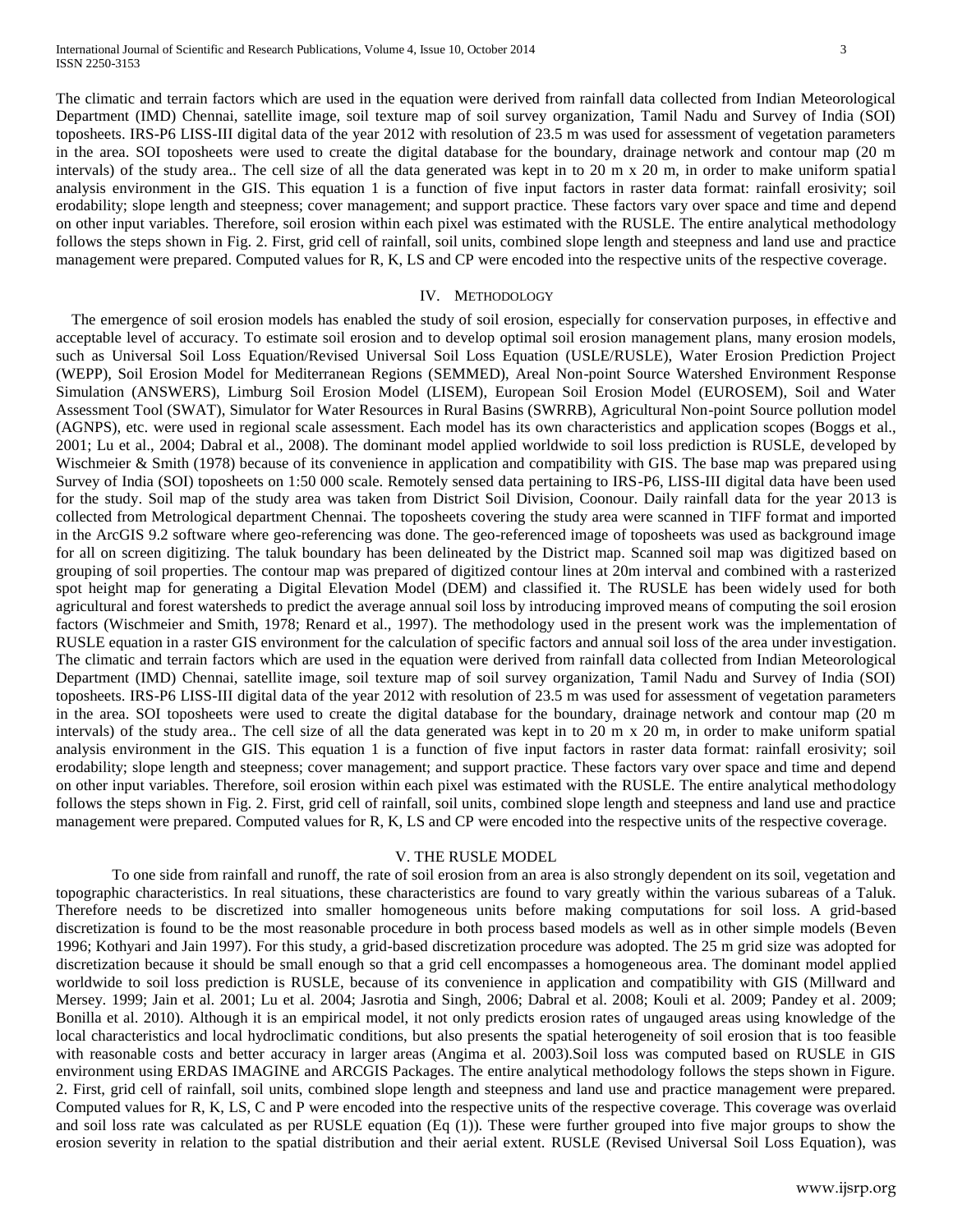developed by Renard et al. (1997); it keeps the USLE form, being improved the methods for calculating the terms of the mathematical equation. The RUSLE has been widely used for both agricultural and forest mountains to predict the average annual soil loss by introducing improved means of computing the soil erosion factors (Wischmeier and Smith. 1978; Renard et al. 1997). This equation is a function of five input factors in raster data format: rainfall erosivity; soil erodability; slope length and steepness; cover management; and support practice. These factors vary over space and time and depend on other input variables. Therefore, soil erosion within each pixel was estimated with the RUSLE. The RUSLE method is expressed as:

$$
E = R. K. LS.C. P
$$
 (1)

where E is the computed spatial average of soil loss over a period selected for R, usually on yearly basis (t ha-11 y-1); R is the rainfall-runoff erosivity factor (mm ha-11 h-11 y-1); K is the soil erodability factor (t ha h ha-1 mm-1); LS is the slope length and steepness factor (dimensionless); C is the cover management factor (dimensionless, ranging between 0 and 1); and P is the erosion control (conservation support) practices factor (dimensionless, ranging between 0 and 1).



Figure. 2 Flowchart of the study for estimating soil erosion susceptibility map using the RUSLE-GIS mode

## *A.Rainfall Erosivity Factor (R)*

Rainfall is a driver of soil erosion processes and its effect is accounted for by the rainfall-runoff erosivity factor (R) in the RUSLE equation. The R-factor accounts for the effect of raindrop impact and also shows the amount and rate of runoff associated with precipitation events. The R factor is computed as total storm energy (E) time the maximum 30-min intensity (I 30), or EI, and is expressed as the rainfall erosion index (Renard et al. 1997). Rainfall data for the Kothagiri Taluk were obtained from the Meteorological Department Chennai. Rainfall related data for the catchment spanned a period of 10 years. Rainfall data were imported into ArcGIS since all the weather stations had geographical co-ordinates. Annual and monthly rainfall data for the Kothagiri obtained over 12 years were used to calculate the R-factor in this study. The equation below developed by Wischmeier and Smith (1978) was used in the computation

$$
R = \sum_{i=1}^{12} 1.735 X 10^{(1.5 \log \frac{pi^2}{p} - 0.8188)} \tag{2}
$$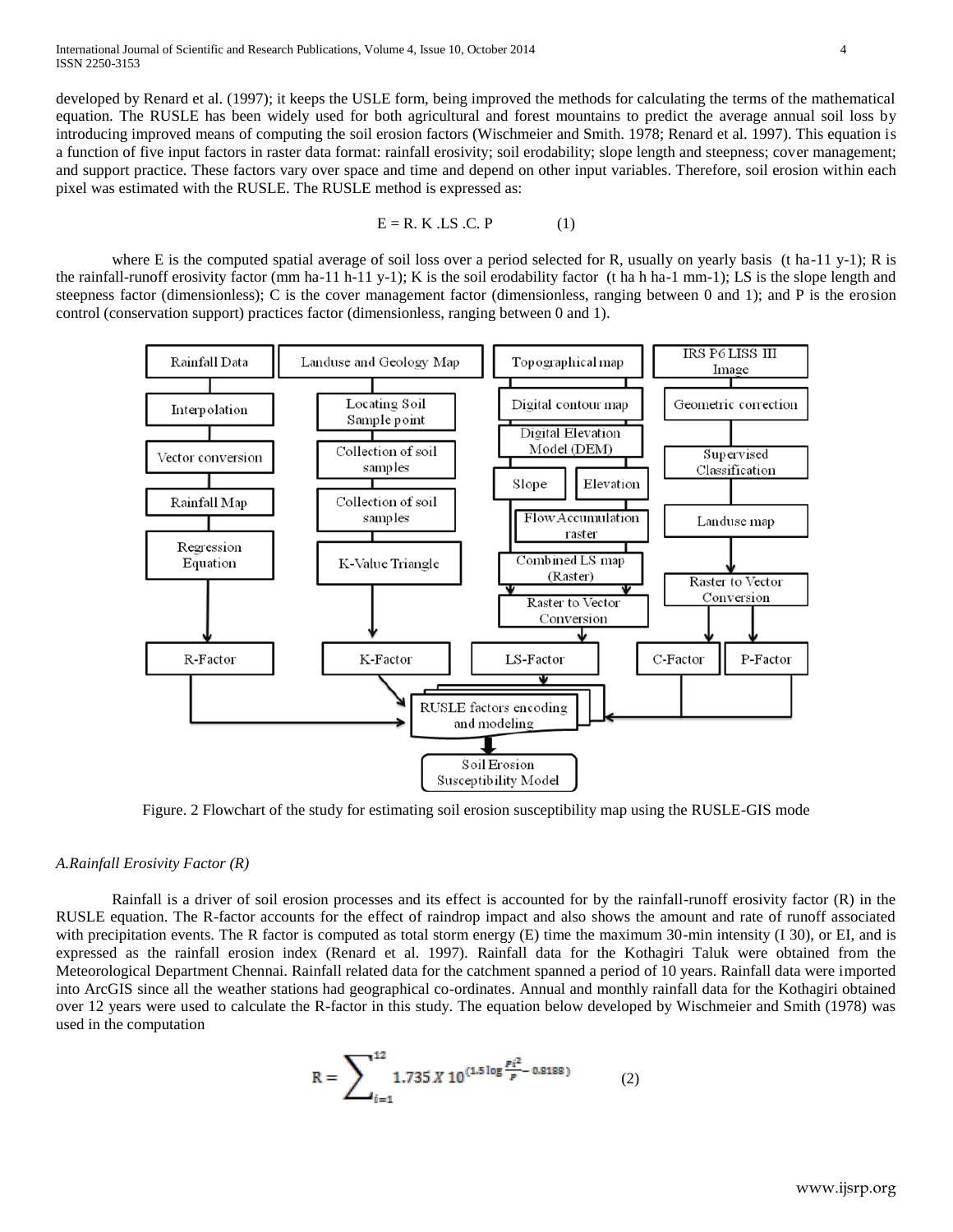Where Pi is the monthly amounts of precipitation and p is annual precipitation. The annual summation of Pi2/p is called the Fournier equation. In recent years, a number of interpolation methods have been developed in GIS that are suitable to model rainfall erosivity. Interpolation methods available in most GIS software include the inverse distance weighting (IDW), Kriging, Spline polynomial trend, and natural neighbour methods. In this study, the rainfall erosivity values for the different stations were used to interpolate a rainfall erosivity surface using the IDW technique available in ArcGIS 9.2. The IDW interpolation method was selected because rainfall erosivity sample points are weighted during interpolation such that the influence of rainfall erosivity is most significant at the measured point and decreases as distance increases away from the point. The IDW interpolation method is based on the assumption that the estimated value of a point is influenced more by nearby known points than those farther away (Weber and Englund 1992, 1994). In other words, the assigned weight is a function of inverse distance as represented in the following formula (Lam 1983).

$$
f(x,y) = \frac{\left[\sum_{i=1}^{12} w\ (di)Zi\right]}{\sum_{i=1}^{N} w\ (di)}\tag{3}
$$

Where  $f(x,y)$  is the interpolated value at point  $(x,y)$ ; w(di) is the weighting function; Zi is the data value at point I; and di is the distance from point  $(x,y)$ . The interpolated values of any point within the data set are bounded by min  $(zi) < f(x,y) < max(Zi)$  as long as w(di) > 0. The IDW interpolation method has been widely used on many types of data because of its simplicity in principle, speed in calculation, easiness in programming, and credibility in interpolating surfaces (Lam 1983)



Figure 3: Rainfall-runoff erosivity factor (R)

Figure 3 shows the R factor map of the Kothagiri. The average annual R factor ranged from 150 mm ha-1 h-1 year-1 to 450 mm ha-1 h-1 year-1. The R values for the Kothagiri, Ooty and Mettupalayam ranged from 52 to 316, 30 to 280, and 30 to 550 mm ha-1 h-1 year-1, respectively. There was more rainfall erosivity in the south and south east than in the southwest because rainfall erosivity is closely related to precipitation, which increases from south to north in the Taluk (Figure. 3).

## *B. Soil Erodibility Factor (K)*

Soil erodibility factor (K) in the RUSLE equation is an empirical measure which expresses the inherent susceptibility of a soil to water erosion as determined by intrinsic soil properties. The K factor is rated on a scale from 0 to 1, with 0 indicating soils with the least susceptibility to erosion and whilst 1 indicates soils which are highly susceptible to soil erosion by water. The factor is defined as the rate of soil loss per rainfall erosion index unit as measured on a standard plot. A digital soil classification coverage captured from a soil map by the District geotechnical division was supplied by the National Bureau of Soil Science (NBSS), Nagpur for integration into the RUSLE computation. Soil forms present in the area include the loam, clay, clay loam and sandy loam. Small amounts of stable and well structured soils derived from dolerite are also found in the upper part of the Taluk. The topsoil is highly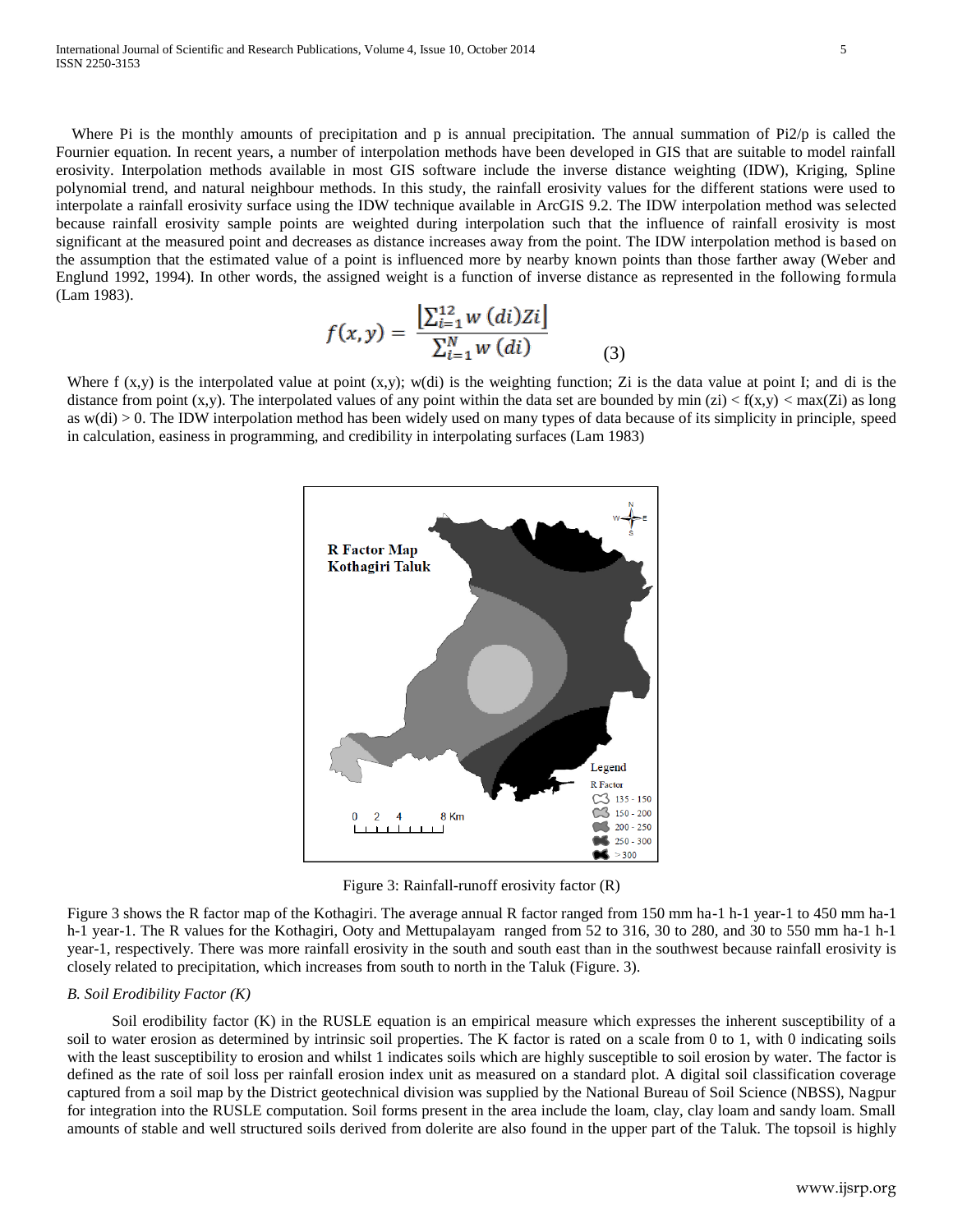vulnerable to erosion due to the dispersive character of the soils inherited from the underlying geology and is further exacerbated by the removal of vegetation. The loam and sandy loam soil forms of the lithic soil group and clay loam and clay soils of the oxidic soil group are, however, the most widespread soil types and were used to obtain a general characterization of the soil erodibilities in this study. These soils are predominately sandy loams and sandy clay loams. Fieldwork was conducted to collect soil samples to determine the particle size distribution where the loam, clay, clay loam and sandy loam soils are the dominant soil types. A total of 15 random samples were collected for each area with the dominant soil type; a soil map was used to determine the spatial distribution of the soil forms in the field. The co-ordinates for the soil sampling locations were collected using a Global Position System (GPS). Soil erodibility was calculated using Eq. 4 developed by Wischmeier and Smith (1978). The equation effectively describes soil erodibility as a function of the complex interaction between sand, silt, and clay fractions in the soil and other factors such as organic matter, soil structure and profile permeability class. In general, soils become less erodible with decrease in silt content, regardless of corresponding increases in the sand or clay fraction (Wischmeier and Smith 1978).

#### $K = [(2.1 \times 10-4(12 - OM) M1.14 + 3.25 (S-2) + 2.5 (P-3))/7.59 \times 100]$  (4)

Where  $K =$  soil erodibility factor (ton h MJ-1 mm-1), OM is soil organic matter content, M is product of the primary particle size fractions,  $M =$  (%silt + %very fine sand) x (100 - %clay), S is soil structure code, P is permeability class. The average soil erodibility for each soil type was computed and added to the soil classification shape file database in ArcGIS 9.2 software. The shape file was subsequently converted to a 20 m grid of soil erodibility. Areas dominated by loam, clay, clay loam and sandy loam forms were assigned a K value of 0.202, 0.232, 0.256 and 0.311, respectively. Different soil types are naturally resistant and susceptible to more erosion than other soils and are function of grain size, drainage potential, structural integrity, organic content and cohesiveness. Erodability of soil is its resistance to both detachment and transport. Because of thick forested nature of the Taluk, detailed field surveys of soils in the area were not possible. So a generalized soil texture map collected from the soil survey organization, Tamil Nadu, was used for the preparation of K factor map and the soil types are grouped into four major textural classes viz. loam, clay, clay loam and sandy loam. Each soil type was associated with a K factor assuming that the same soil type has the same K factor throughout the study area. The K factor map (Figure 4) was computed with the reclassification methods of the GIS.



Figure 4: K factor map

#### C. *Slope-Length (L) And Slope Steepness (S)*

L factor, which is the function of 'slope length' along with the S factor (slope steepness), represents the topographical factor commonly expressed as LS factor. Many researchers have used these two L and S factors as the combined LS factor. Slope length, defined as ''the distance from the point of origin of overland flow to either the point where the slope decreases to the extent that deposition begins or the point where runoff enters well defined channels'' (Wischmeier and Smith 1978), is one of the difficult parameter to compute when estimating soil erosion unless an empirical field study is conducted.. S factor is basically the function of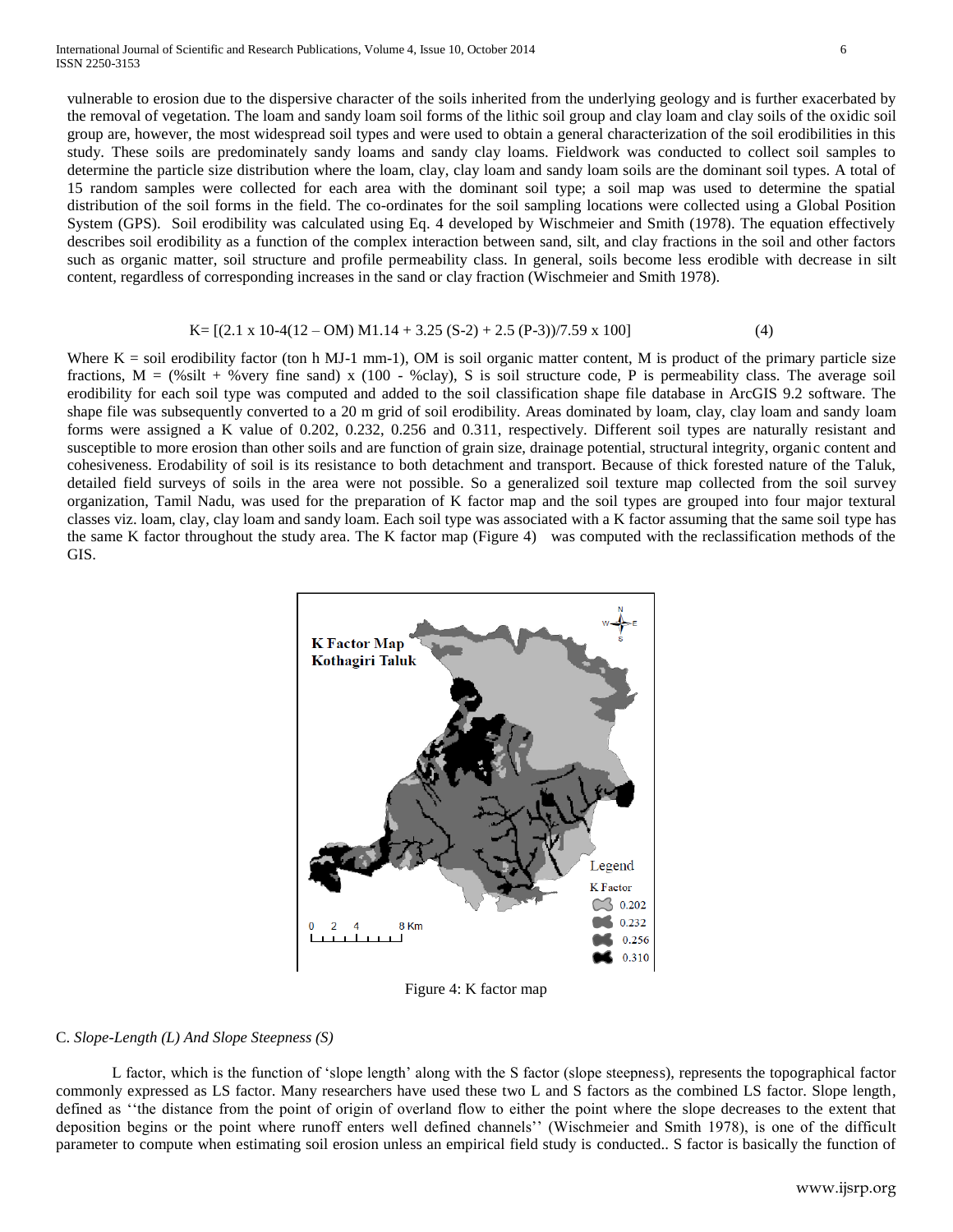the slope gradient. The slope steepness factor (S) relates to the effect of the slope gradient on erosion in comparison to the standard plot steepness of > 10 %. The effect of slope steepness is greater on soil loss compared to slope length. For this study, the combined LS factor was computed by means of ArcGIS spatial analyst extension. Twenty meter DEM (digital elevation model) of the study area was prepared by 20 m interval digitized contour from 1.50,000 scale topographic map of Survey of India. Topographic analysis was carried out using terrain analysis of ERDAS. Grid theme of elevation and slope prepared by 20 m DEM was used for preparing combined LS factor data of the study area. Combined LS factor was estimated using flow accumulation theme. The flow accumulation, which denotes the accumulated upslope contributing area for a given cell, was calculated by summing the cell area of all upslope cells draining into it. Computation was done from DEM using the watershed delineation tool available in hydrological modeling extension in arc view spatial analyst. This study uses a method proposed by Desmet and Govers (1996) to calculate the L and S factors. Besides inter rill and rill erosion, Desmet and Govers (1997) note through field observations that the two-dimensional approach of the RUSLE considers ephemeral gully erosion as a product of flow convergence. In this procedure, the RUSLE is adapted to a two-dimensional landscape in which the upslope length is substituted by the unit contributing area which is defined as the upslope drainage area per unit of contour length. A 20 m DEM created using contours was used to derive topographic variables such as slope length and steepness. The combined LS factor for the watershed was calculated and its spatial distributions in the different spatial gradients of the watershed were presented.

## LS = (Flow accumulation x Cell size/22:13)0:4 x sin slope/0:0896) 1.3 (5)

Where flow accumulation denotes the accumulated upslope contributing are for a given cell,  $LS =$  combined slope length and slope steepness factor, cell size = size of grid cell (for this study 20 m) and sin slope = slope degree value in sin. Figure 5 depicts the map of the LS factors, which ranged from 0.00 in the flat areas in the western part of the Taluk to 24.01 in the high-lands (elevation approximately 2,436 m) in the northern, northeastern, and southern parts of the study area, which had the steepest slopes, the greatest variability in elevation, and large LS values. The LS values were highest in the areas where the river forms deep valleys. These areas were mostly located in the upper part of the Taluk and also in the east and in the south (Figure 5) .



Figure 5: LS factor map

## *D. Cropping – Management Factor (C)*

Cover Management Factor (C) factors that can be used to control soil loss at a specific site. The Cover Management Factor (C) represents the effect of vegetation and management on the soil erosion rates (Renard, Foster, Weesies, McDool, & Yoder, 1997). Cover Management Factor (C) is the ratio of soil loss of a specific crop to the soil loss under the condition of continuous bare fallow. The amount of protective coverage of a crop for the surface of the soil influences the soil erosion rate. C value is equal to 1 when the land has continuous bare fallow and have no coverage. C value is lower when there is more coverage of a crop for the soil surface resulting in less soil erosion. The crop management factor was calculated mainly from literature review, since there was not local data available regarding this factor. Based on the land use/cover classified image of Kothagiri Taluk, similar ecosystems were searched on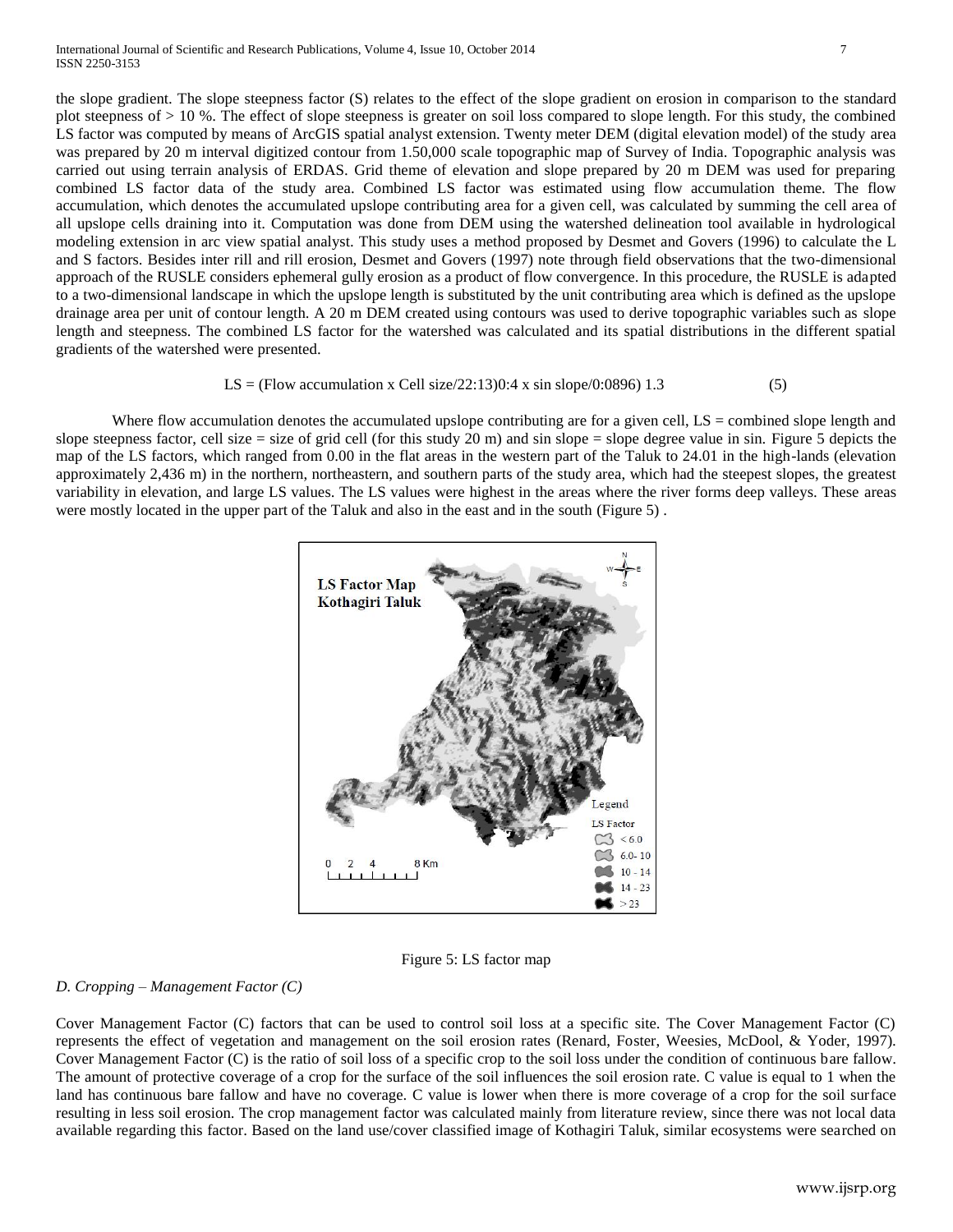different bibliographical sources and therefore assigned to the ones existing in study area. The search was orientated to those areas with similar geographical settings. C factor ranges from 1 to approximately 0, where higher values indicate no cover effect and soil loss comparable to that from a tilled bare fallow, while lower C means a very strong cover effect resulting in no erosion (Pitt 2007). The land cover and management (C) factor is defined as the ratio of soil loss from land with specific vegetation to the corresponding soil loss from continuous fallow (Wischmeier and Smith 1978). A good estimation of the cover factor which only accounts for the vegetation cover can be derived rapidly from satellite imagery. Satellite imagery acquired during the rain season are more suitable for this application given that soil erosion is most active and vegetation cover is at its peak during this season. The effect of vegetation cover as a control on soil erosion is well established. Vegetation is regarded as the second most critical factor after topography used to derive the NDVI by computing the ratio (Band  $4 -$  Band 3)/(Band  $4 +$  Band 3). The NDVI is highly correlated with the amount of green biomass, and can therefore be applied successfully to provide information relating to the green vegetation variability. Studies by Van der Knijff (2000) and van Leeuwen (2003, 2005) provide a more refined and reasonable estimation of the C-factor using the NDVI. The IRS ID LISS III image was accurately rectified and terrain corrected using satellite which applies the geoference available in the ERDAS Imagine 9.1. The following equation was used to derive the C-factor in this study.

$$
C = exp\left[-\alpha \frac{NDVI}{(\beta - NDVI)}\right] \tag{6}
$$

Where a and b parameters determine the shape of the NDVI curve. Reasonable results are produced using values of  $\alpha = 2$  and  $\beta = 1$ .

Vegetated areas usual have NDVI values much greater than 0.1 while values less than 0 rarely contain vegetation and relate to non-photosynthetic materials such as water and bare soil (Figure 6). A lower vegetation threshold of 0.05 was set, below which vegetation was envisaged to be absent. The ability of NDVI in estimating vegetation cover was confirmed in the field through extensive ground truthing.



Figure 6: C factor map

## *E. Support Practice Factor (P)*

The support practice (P) factor is the ratio of soil loss using a specific support practice to the corresponding loss with upslope and downslope tillage (Renard and others 1997). The conservation practice P factor is an important consideration of the RUSLE model. The support practice factor is defined as the ratio between soil loss with a specific support practice and the corresponding loss with upslope and downslope tillage. Renard and Forster (1983) explain that support practice essentially affects soil erosion through altering the flow pattern, gradients, or direction of surface runoff and by reducing the amount and rate of runoff. Information regarding conservation was obtained through field observations in the study area using a GPS. As in most agricultural lands in Taluk, agricultural practices in the study area consist of upslope and down slope tillage without any conservation support practices, such as contouring or terracing. In this study, remotely sensed data have been used to estimate the P factor distribution based on LULC classification results (Millward and Mersey 1999; Reusing and others 2000), assuming that the same land covers have the same P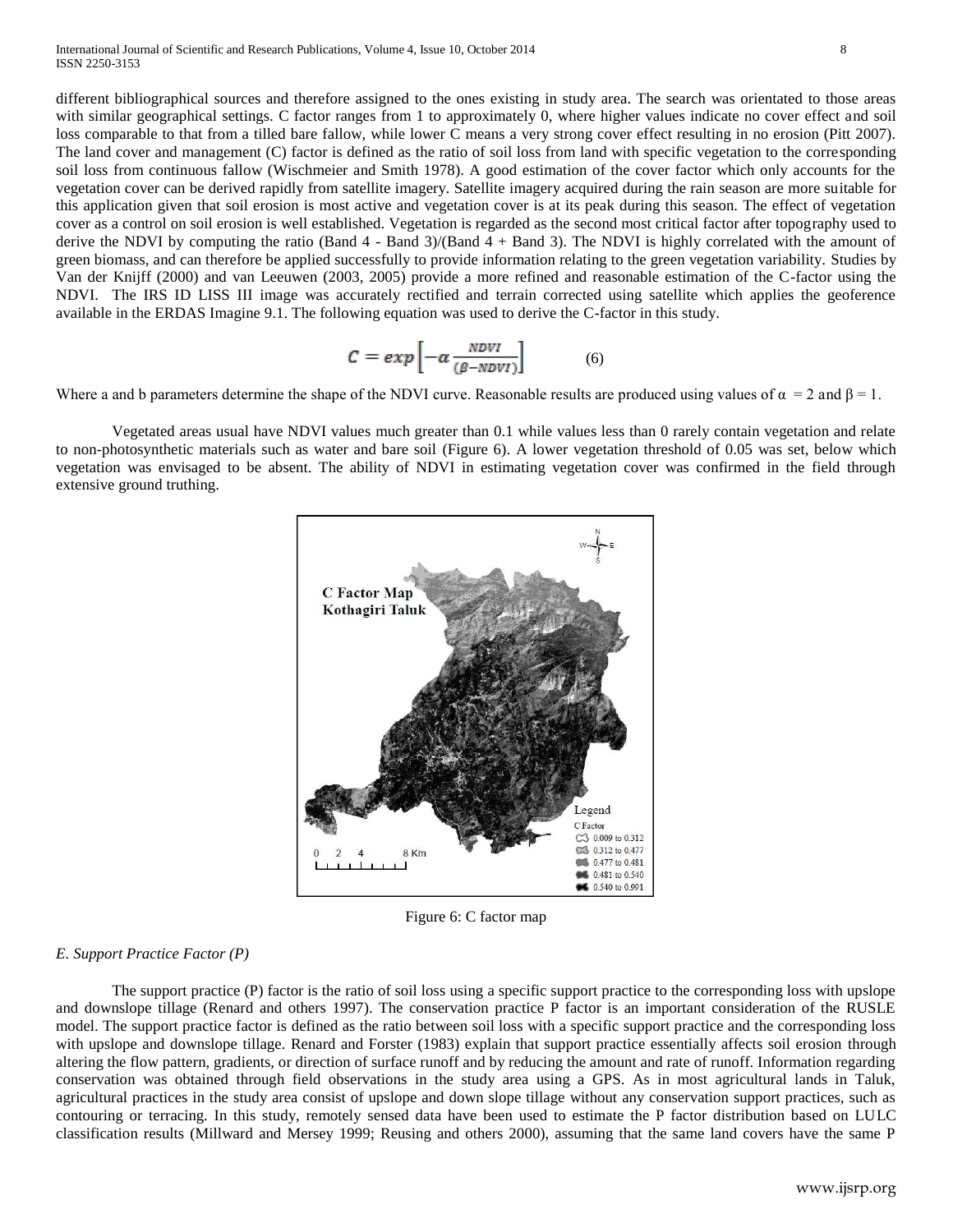factor values. An LULC map of the Kothagiri Taluk derived from the IRS ID LISS III full frame satellite images acquired on June 5, 2012 (route path 102 row 66,65), with a spatial resolution of 23.5-m, was used as the base map for determining the P factors. The digital image processing software ERDAS-Imagine was used to digitally interpret the satellite imagery. Reference data for classifying LULC in the study Taluk were collected from soil maps, aerial photographs, forest maps, and field studies. After synthesizing all of the information, the study area was classified into 10 LULC classes as follows: (1) Dense Foresrt, (2) Orchats, (3) Tea Plantation, (4) Vegetable cultivate areas, (5) Sholas, (6) Rangelands , (7) Forest Plantation, (8) Builtup lands. The supervised classification method (maximum likelihood) was used to extract the LULC classes as described by Lillesand and Kiefer (2000). The P factors used in this study were adopted from previous studies (Nalina 2014 ) that determined land classes using satellite data (Table 1). The accuracy assessment is generally compiled in the form of a confusion matrix in which the columns depict the number of pixels per class for the reference data, and the rows show the number of pixels per class for the classified image. From this confusion matrix, a number of accuracy measures, such as the overall, the user's, and the producer's accuracy, can be determined. The overall accuracy is used to indicate the accuracy of the entire classification (i.e. the number of correctly classified pixels divided by the total number of pixels in the error matrix), whereas the other two measures indicate the accuracy of individual classes. The user's accuracy is regarded as the probability that a pixel classified on the map actually represents that class on the ground or reference data, whereas the producer's accuracy represents the probability that a pixel on reference data has been correctly classified (Stehman and Czaplewski 1998). In our case, the overall classification accuracy was found to be 86.21 %, whereas the user's accuracy and producer's accuracy were 89.3 %, and 92.6 %, respectively. After creating the LULC map of the study area, the P factors for the land classes were entered as attributes and C factor map of the Kothagiri Taluk was generated using the reclassification method in the GIS. To remove the P factor from the soil erosion estimates, P was set equal to one as suggested by Wischmeier and Smith (1978). These conservancy zones were assigned a P factor of 0.03, ( Figure 7) reflecting stringent conservation practice in these areas.

| Landuse            | <b>Crop Management</b> | Area     | <b>Soil Loss</b>                          | Losses $(\% )$ |
|--------------------|------------------------|----------|-------------------------------------------|----------------|
|                    | Factor $(C)$           | $(Km^2)$ | $(t \, \text{ha}^{-1} \, \text{yr}^{-1})$ |                |
| Crop land          | 0.3                    | 63.14    | 65.3                                      | 55.35          |
| Dense Forest       | 0.04                   | 87.811   | 4.6                                       | 3.90           |
| Built-up Land      |                        | 43.107   | 16.6                                      | 14.07          |
| Tea Plantation     | 0.16                   | 68.175   |                                           | 5.93           |
| <b>Sholas</b>      | 0.3                    | 33.709   | 6.32                                      | 5.36           |
| Range lands        | 0.08                   | 75.337   | 10.32                                     | 8.75           |
| Orchats            | 0.42                   | 9.259    | 2.4                                       | 2.03           |
| Forest plantations | 0.21                   | 44.958   | 5.43                                      | 4.60           |

Table 1 .Average soil Loss from different landuse of Kothagiri Taluk.



Figure 7: P factor map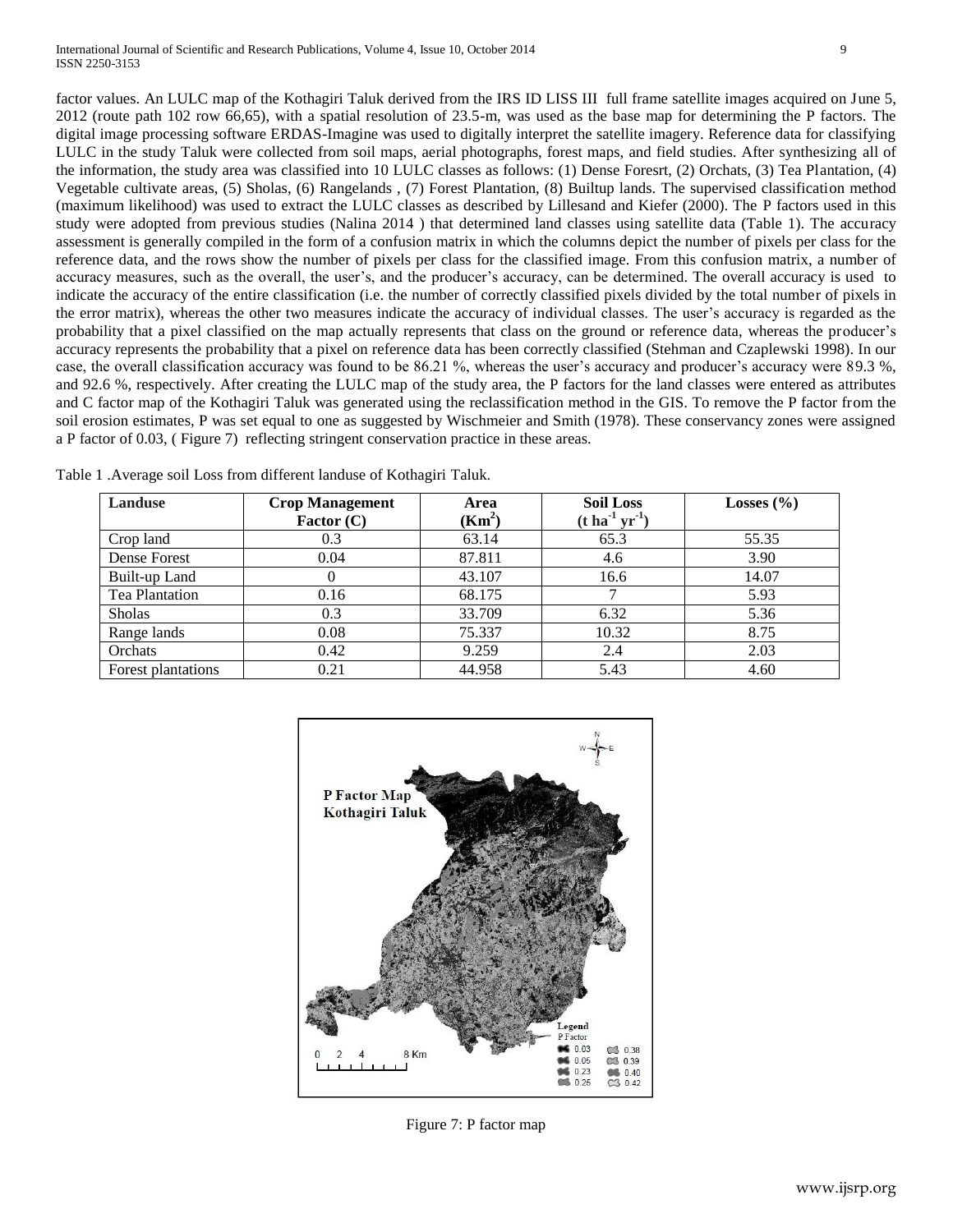#### V. RESULTS AND DISCUSSION

 Soil erosion is still a serious problem in the Western Ghats of Kothagiri Taluk, and attempting different methods to evaluate soil loss at the watershed scale is necessary for sustainable land use and comprehensive Talukal development. RUSLE is often used to estimate average annual soil loss from an area. RUSLE model in GIS environment is a relatively simple soil erosion assessment method. ArcGIS 9.1 software was used to generate the spatial distribution of the RUSLE factors. The four factor layers (R, K, LS, and C) were all converted into grids using a 20-m data set of the Kothagiri taluk in the same reference system. Subsequently, these grids were multiplied in the GIS as described by the RUSLE function. Thus, the annual soil loss was estimated on a pixel-by-pixel basis, and the spatial distribution of the soil erosion in the studied taluk was obtained. To adopt the RUSLE, large sets of data starting from rainfall, soil, slope, crop, and land management are needed in detail. In developing countries all the necessary data are often not available or require ample time, money, and effort to prepare such data sets. RUSLE is a straightforward and empirically based model that has the ability to predict long term average annual rate of soil erosion on slopes using data on rainfall pattern, soil type, topography, crop system and management practices. In the present research, annual soil erosion rate map was generated for Kothagiri Taluk, a mountainous area, which represents most of the terrain characteristics of Western Ghats. Soil erosion mapping was modeled within Kothagiri Taluk, integrating the RUSLE with GIS. To predict average annual soil loss caused by sheet and rill erosion from the study, the parameters used in the RUSLE equation depend on soil characteristics, topography and landuse of the area. Based on this analysis, the amount of soil loss in the Taluk varies 0.54 to 27.11 t ha-1 yr-1. As shown in Figure. 9, the average annual soil loss of the Kothagiri has been found out to be 15.74 t ha-1 yr-1. A spatial location of the high soil erosion areas has been identified in this study. It also reveals that the potential soil loss is typically greater along the steeper slope and poor vegetation cover area. The Range land and dense forest of the Taluk are shown to be the least vulnerable to soil erosion. Tea plantation and sholas show medium soil loss. Other high soil erosion areas are dispersed throughout the Taluk and are typically associated with the landuse classes which have high erosion potential. In the higher elevation ranges, isolated pockets of open forest and dense forest have been cleared for agriculture, tea estates and horticultural crop lands. In this study, the highest amount of soil loss has been identified in the range lands and agricultural lands. Also urbanization and construction of roads in this area have affected the topography and increased the soil loss. This area has to be given special priority for the implementation of erosion control measures.

Potential annual soil loss is estimated from the product of factors (R, K, LS, C and P) which represents geo-environmental scenario of the study area in spatial analyst extension of Arc GIS software. The average soil erosion rate estimated for the upland of the Taluk ranges from 0.54 to 27.11 t h-1 y-1. Soil erosion rate calculated in these studies are found to be appropriate and matching. The results were also compared with the studies carried out in areas having similar geo-environmental and rainfall characteristics (Bacchi et al. 2000; Mati, 2000; Shiono et al. 2002; Lee and Lee, 2006; Yuksel et al. 2008; Adediji et al. 2010) and were found to be comparable with an annual average soil erosion rate of 12.63 t h-1 y-1. The assessed average annual soil loss of Kothagiri Taluk was grouped into different classes based on the minimum and maximum values and the spatial distribution of each class is presented in Figure 9. The grouping of different soil erosion severity zones was carried out by considering the field conditions. The results presented in Table 2 show that about 42% and 28% of the study area is classified as low potential erosion risk to very low potential erosion (3-5 t h-1 y-1, < 3 t h-1 y-1), while rest of the area is under moderate to very high erosion risk. In terms of actual soil erosion risk, the study area has 17% moderate (5-10 t h-1 y-1), 8.28 % (10 t h-1 y-1) high and 3.54 % (>20 t h-1 y-1) erosion risk levels. The spatial pattern of classified soil erosion risk zones indicates that the areas with high erosion risk are located in the east, and northwest part of the study area, while the areas with low erosion risk are in the north and south of the study area ( Figure 8).

| Soil erosion classes | Rate of Soil Loss<br>$(t \, \text{ha}^{-1} \, \text{yr}^{-1})$ | Area $(km^2)$ | Losses $(\% )$ |
|----------------------|----------------------------------------------------------------|---------------|----------------|
| Very High            | >20                                                            | 15.06         | 3.54           |
| High                 | $10 - 20$                                                      | 35.23         | 8.28           |
| Moderate             | $5-10$                                                         | 76.02         | 17.87          |
| Low                  | $3 - 5$                                                        | 179.12        | 42.10          |
| Very Low             |                                                                | 120.06        | 28.22          |

Table 2 : Soil erosion severity zones with erosion rate and area covered.

The results indicate that (as in Figure 9) erosion risk was generally low across all the LULC classes. However, traces of High erosion are available in the moderate forest class. From visual interpretation of the various factors, this was found to be due to the high erodibility of the soil group (Clay loamy) that intersects the sections of the moderate forest LULC Class. Also the forest class falls within the high rainfall zones of the study area which may contribute to high erosion within the forest cover class.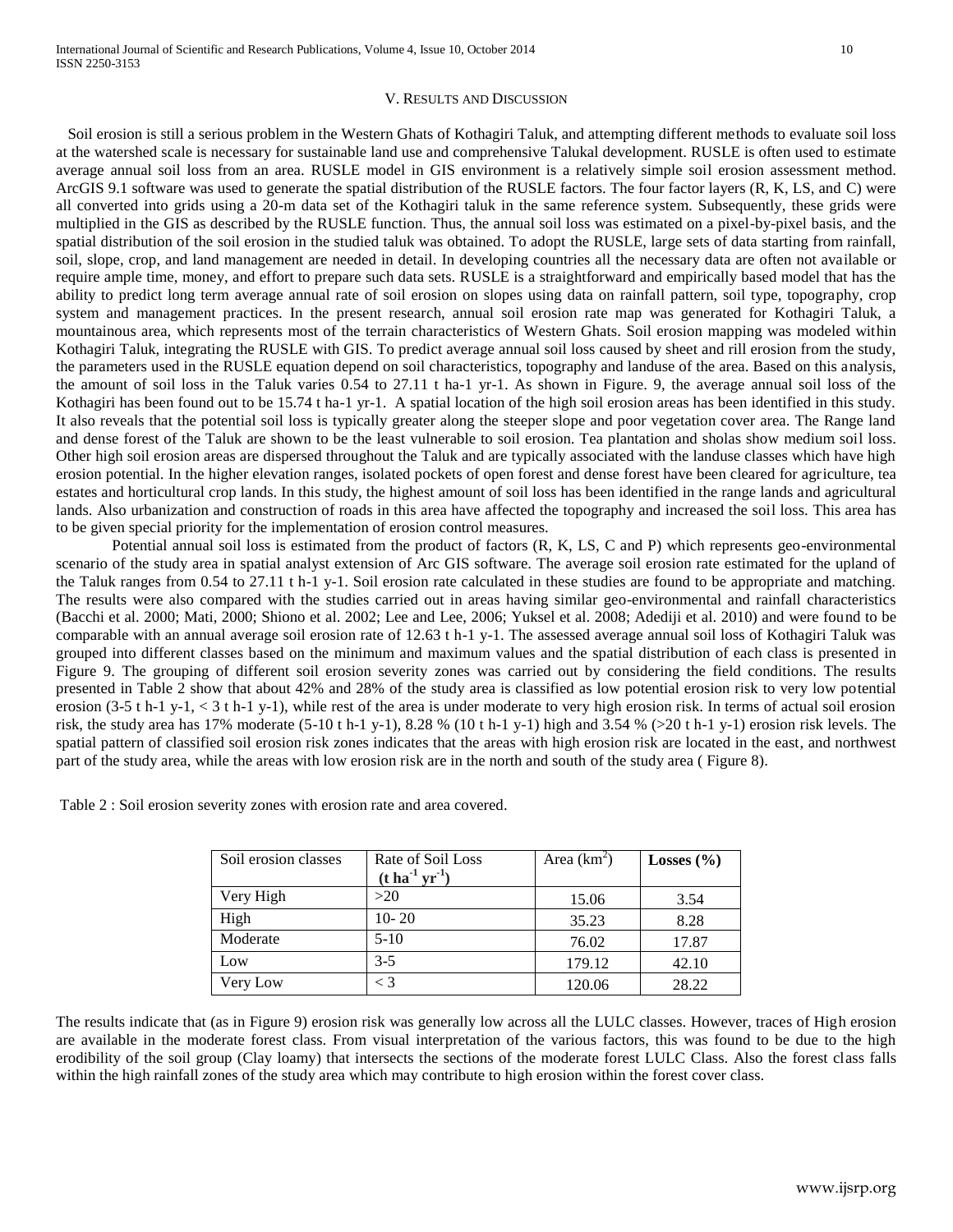

Figure 8: Soil erosion Susceptibility map

#### V. CONCLUSION

In this paper, a soil erosion model at Kothagiri Taluk with the integration of RUSLE and GIS tools has been developed to estimate the annual soil loss. Different components of RUSLE were modeled using various mathematical formulae to explore the relationship between erosion susceptibility, slope and LULC maps. The erosion map produced was then categorized into five different erosion risk classes. According to this model, approximately in 70 % of the Taluk has very low erosion risk to low erosion risk and 17% moderate erosion risk. But erosion risk is high and very high on 8.28 % and 3.54% respectively. Higher soil erosion was found to occur in the mid part of the study area. The soil texture in the affected area is coarse loamy to loamy skeletal. Hence soil detachment is higher. The very high and moderate erosion were found to be distributed mainly within the areas of high slope gradient and also sections of the moderate forest LULC class. The results indicated that areas within the cropping areas LULC class have a high erosion risk and this was due to the presence of an intersecting high erodibility soil group. This will improve the accuracy of the LULC maps and DEMs generated for land slopes calculations. It should be emphasized that the areas producing more erosion would need special priority for the implementation of soil erosion control measures. The predicted amount of soil loss and its spatial distribution can provide a basis for comprehensive management and sustainable land use for the entire Taluk. The ways of evaluating soil losses even with the lack of direct observation data presented in this paper could be useful for the land use decision makers in other part of the world. The soil loss map can be further classified into soil erosion susceptibility map. It can be used to identify the locations, where alternative soil conservation practices would be best applied. In general, it is clear from the results of this study that the developed model is beneficial for the rapid assessment of soil erosion susceptibility.

#### ACKNOWLEDGMENT

The authors would like to thank Dr. S. Anbazhagan and Dr. R.Subramanian for the helpful discussions, encouragements and their valuable criticism and constructive comments on the draft paper. The author is grateful to anonymous reviewers whose valuable comments and suggestions helped to consolidate and strengthens this article.

#### **REFERENCES**

- [1] Adediji A, Tukur AM, Adepoju KA (2010) Assessment of Revised Universal Soil Loss Equation (RUSLE) in Katsina area, Katsina state of Nigeria using remote sensing (RS) and Geographic Information System (GIS). Iranica Journal of Energy & Environment 1(3): 255- 264.
- [2] Angima SD, Stott DE, O'Neill MK, Ong CK, Weesies G (2003) Soil erosion prediction using RUSLE for central Kenyan highland conditions. Agriculture, Ecosystems and Environment 97 (1- 3): 295- 308
- [3] Arnoldus HMJ, (1980) An approximation of the rainfall factor in the Universal Soil Loss Equation. In: De Boodt, M, Gabriels D (Eds.), Assessment of Erosion. Wiley, Chichester, UK, pp 127- 132.
- [4] Bacchi OOS, Reichard K, Sparovek G, Ranieri SBL (2000). Soil erosion evaluation in a small watershed in Brazil through Cs fallout redistribution analysis and conventional models. Acta Geologica Hispanica 35 (3-4): 251-259.
- [5] Beven KJ (1996) A discussion of distributed modeling. In: Abbott MB, Refsgaard JC (eds) Distributed hydrological modeling. Kluwer, Dordrecht, pp 255–278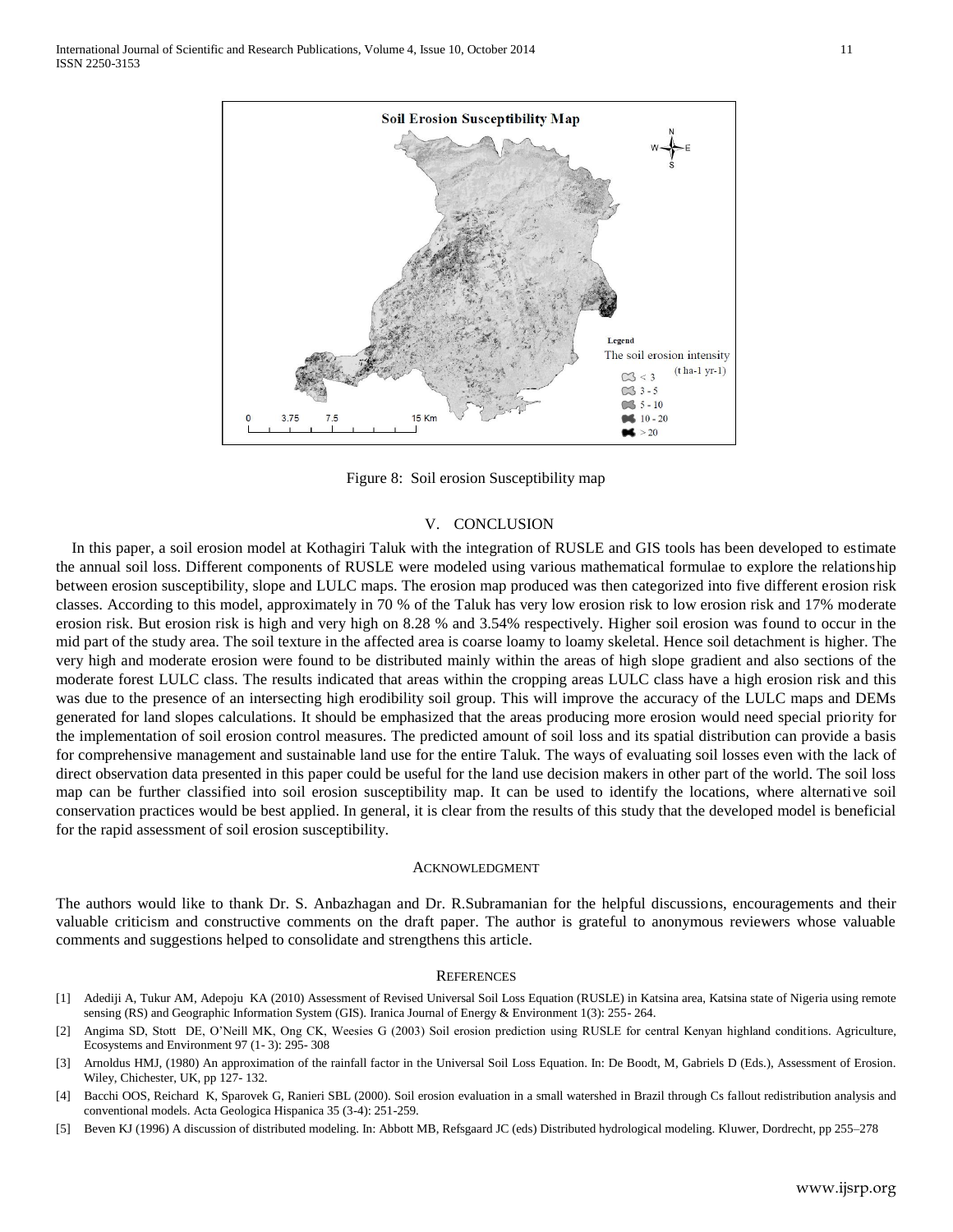- [6] Bhattacharyya T, Ram Babu Sarkar D, Mandal C, Dhyani BL, & Nagar AP (2007) Soil loss and crop productivity model in humid subtropical India. Current Science, 93:1397–1403
- [7] Boggs, G, Devonport C, Evans K, Puig P, (2001) GIS-based rapid assessment of erosion risk in a small catchment in the wet/dry tropics of Australia. Land Degradation and Development 12:417-434.
- [8] Bonilla CA, Reyes JL, Magri A, (2010) Water erosion prediction using the Revised Universal Soil Loss Equation (RUSLE) in a GIS framework, central Chile. Chilean Journal of Agricultural Research 70:159-169.
- [9] Cleaver K, Schrieber GA (1995) Reversing the spiral: the population, agriculture and environment Nexus in Sub- Saharan Africa. Washington DC: World Bank
- [10] Douglas, I, (2006) The local drivers of land degradation in south-east Asia. Geographical Research 44:123- 134.
- [11] Dabral PP, Baithuri N, Pandey A (2008) Soil erosion assessment in a hilly catchment of North Eastern India using USLE, GIS and remote sensing. Water Resources Management 22:1783-1798
- [12] Desmet PJJ, Govers G (1996) A GIS-procedure for automatically calculating the USLE LS-factor on topographically complex landscape units. J Soil Water Conserv 51(5):427–433
- [13] Desmet PJJ, Gover G (1997) Two-dimensional modelling of the within-field variation in rill and gully geometry and location related to topography. Catena 29(3–4):283–306
- [14] Hoyos N (2005) Spatial modeling of soil erosion potential in a tropical watershed of the Colombian Andes. CATENA 63 (1): 85- 108.
- [15] Jain SK, Kumar S, Varghese J (2001) Estimation of soil erosion for a Himalayan watershed using GIS technique. Water Resources Management 15:41- 54.
- [16] Jasrotia AS, Singh R (2006) Modeling runoff and soil erosion in a catchment area, using the GIS, in the Himalayan Taluk, India. Environmental Geology 51: 29- 37.
- [17] Kouli M, Soupios P, Vallianatos F (2009) Soil erosion prediction using the Revised Universal Soil Loss Equation (RUSLE) in a GIS framework, Chania, Northwestern Crete, Greece. Environmental Geology 57: 483- 497.
- [18] Kothyari UC, Jain SK, (1997) Sediment yield estimation using GIS. Hydrol Sci J 42(6):833–843
- [19] Monchareon L (1982) Application of soil maps and report for soil and water conservation. Department of land development, Bangkok
- [20] Lam NSN (1983) Spatial interpolation methods: a review. American Cartographer 10(2):129–149
- [21] Lee GS, Lee HS (2006) Scaling effect for estimating soil loss in the RUSLE model using remotely sensed geospatial data in Korea. Hydrology and Earth System Sciences Discussions 3:135–157
- [22] Lillesand TM, Kiefer RW (2000) Remote sensing and image interpretation (4th ed).Wiley, New York
- [23] Lu D, Li G, Valladares, GS, Batistella M (2004) Mapping soil erosion risk in Rondonia, Brazilian Amazonia: using RUSLE, remote sensing and GIS. Land Degradation and Development 15:499- 512
- [24] Mati BM (2000) Assessment of erosion hazard with USLE and GIS a case study of the upper Ewaso Ng'iro basin of Kenya. International Journal of Applied Earth Observation and Geoinformation 2:78 – 86
- [25] Mc Cool DK, Brown LC, Foster GR, Mutchler CK, Meyer LD (1987) Revised slope steepness factor for the Universal Soil Loss Equation. Trans ASAE 30:1387–1396
- [26] Mc Cool DK, Foster GR, Mutchler CK, Meyer LD (1989) Revised slope length factor for the Universal Soil Loss Equation. Trans ASAE 32:1571–1576
- [27] Millward AA, Mersey JE (1999) Adapting the RUSLE to model soil erosion potential in a mountainous tropical watershed. CATENA 38(2):109 to 129
- [28] Nalina PT, Meenambal R, Sathyanarayan Sridhar (2014) land use land cover dynamics of nilgiris district, India inferred from satellite imageries American Journal of Applied Sciences 11(3):455-461
- [29] Narain P, (2008) Dry land management in arid ecosystem. Journal of the Indian Society of Soil Science 56:337– 347.
- [30] Narayan VVD, Babu R (1983) Estimation of soil erosion in India. Journal of Irrigation and Drainage Engineering 109 (4):419- 434.
- [31] Pandey A, Chowdary VM, Mal BC, (2007) Identification of critical erosion prone areas in the small agricultural watershed using USLE, GIS and remote sensing. Water Resources Management 21:729 - 746.
- [32] Pitt R (2007) Erosion Mechanisms and the Revised Universal Soil Loss Equation (RUSLE). In R. Pitt, Construction Site Erosion and Sediment Controls, Planning, Design and Performance
- [33] Prasannakumar V, Shiny R, Geetha N, Vijith H (2011a). Spatial prediction of soil erosion risk by remote sensing, GIS and RUSLE approach: a case study of Siruvani river watershed in Attapady valley, Kerala, India. Environmental Earth Sciences 64:965 – 972
- [34] Prasannakumar V, Vijith H, Geetha N, Shiny R (2011b). Talukal scale erosion assessment of a sub-tropical highland segment in the Western Ghats of Kerala, South India. Water Resources Management 25:3715 – 3727
- [35] Stehman SV, Czaplewski RL (1998) Design and analysis for thematic map accuracy assessment: Fundamental principles. Remote Sensing of Environment 64:331–344
- [36] Sharma A (2010) Integrating terrain and vegetation indices for identifying potential soil erosion risk area. Geo-Spatial Information Science 13(3):201- 209.
- [37] Shiono T, Kamimura K, Okushima S, Fukumoto M (2002) Soil loss estimation on a local scale for soil conservation planning. Japan. Agricultural Research Quarterly 36(3):157-161.
- [38] Renard KG, Foster GR, Weesies GA, McCool DK, Yoder DC (1997) Predicting Soil Erosion by Water: A Guide to Conservation Planning with the Revised Universal Soil Loss Equation (RUSLE). Agriculture Handbook, vol. 703. US Department of Agriculture, Washington, DC, pp. 1- 251
- [39] Srinivas CV, Maji AK, Reddy GPO, Chary GR (2002) Assessment of soil erosion using remote sensing and GIS in Nagpur district, Maharashtra for prioritization and delineation of conservation units. Journal Indian Society of Remote Sensing 30(4):197 – 212
- [40] Weaver AB (1991)The distribution of soil erosion as a function of slope aspect and parent material in Ciskei, Southern Africa. Geo Journal 23(1):29–34
- [41] Weber D, Englund EJ (1994) Evaluation and comparison of spatial interpolators—II. Mathematical Geology 26(5):589–603
- [42] Williams JR (1975) Sediment routing for agricultural watersheds. Water Resour Bull 11:965–974
- [43] Wischmeier WH, Smith DD (1978) Predicting Rainfall Erosion Losses A Guide to Conservation Planning. Agriculture Handbook No. 537. US Department of Agriculture Science and Education Administration, Washington, DC, USA, p.163
- [44] Van der Knijff JM, Jones RJA, Montanarella L (1999) Soil erosion risk assessment in Italy. Joint Research Center of the European Commission, NY
- [45] Van der Knijff JM, Jones RJA, Montanarella AL (2000) Soil erosion risk assessment in Europe. Joint Research Center of the European Commission, NY